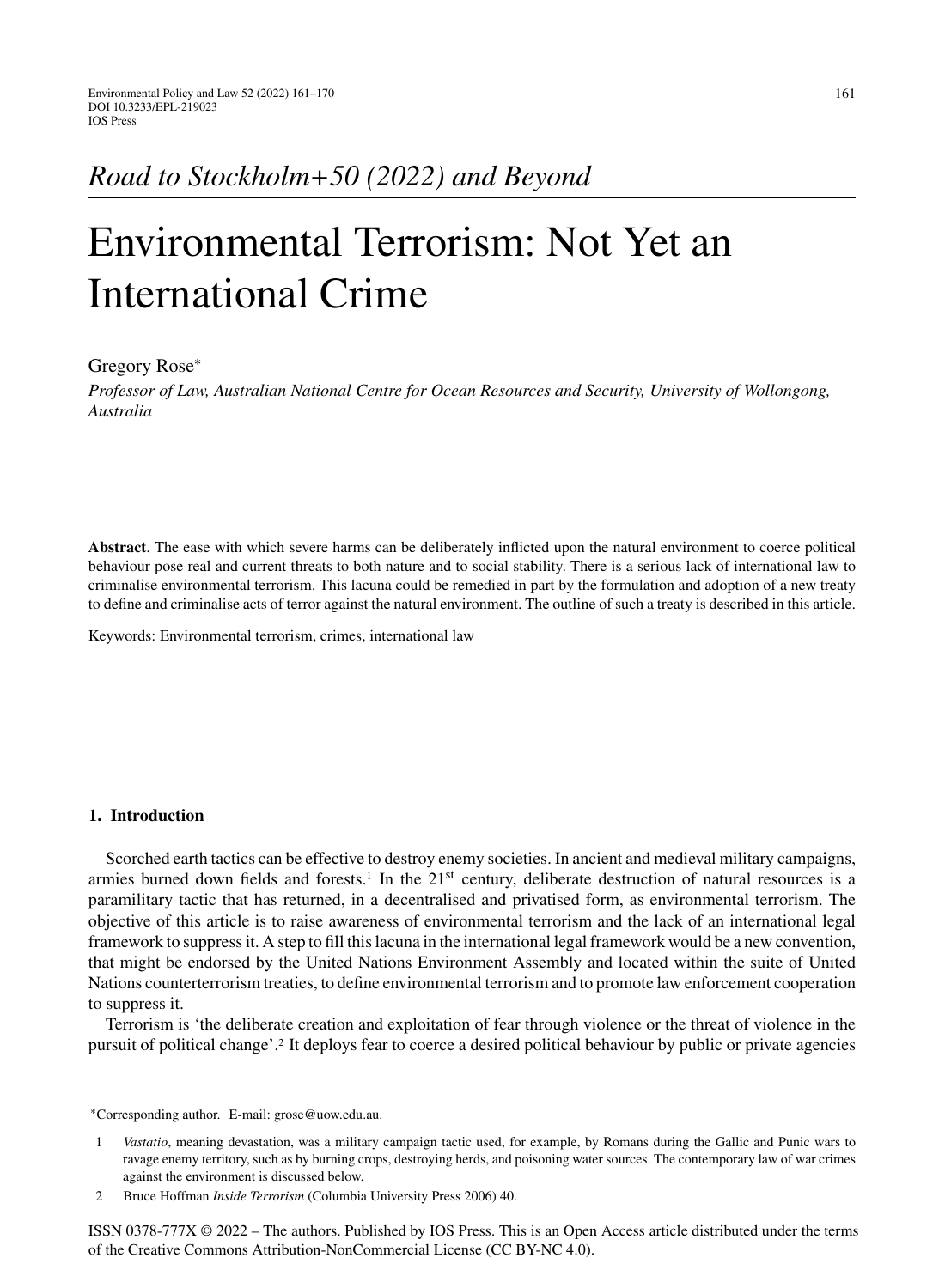or organisations, or international institutions.3 As recognised in international law, it excludes violence in armed conflict,<sup>4</sup> instead targeting non-military persons, property, or public infrastructure.<sup>5</sup>

Eco-terrorism and environmental terrorism are often confused but the terms refer to different phenomena. Eco-terrorism refers to acts of violence to coerce behaviour in support of environmental policy causes, such as protection of natural forests from logging.<sup>6</sup> It is more common than might be expected,<sup>7</sup> and it uses sabotage<sup>8</sup> tactics that are recognised as criminal activities. An internationally-controversial example is the sabotage of Japanese whaling vessels by the Sea Shepherd fleet.<sup>9</sup> Eco-terrorism is not the focus of discussion in this article.

Environmental terrorism, in contrast, deliberately and specifically targets the natural environment to damage or destroy environmental assets. Attacks can take the form of pollution inputs, such as poisons, or resources extractions, such as burning. Such attacks target environmental assets to coerce a desired political behaviour. Environmental terrorism is distinguishable from incidental collateral damage to environmental assets caused by political violence.

[A] distinction must be made between acts of terrorism in which the use of the environment is merely incidental (e.g. when pipelines or dams are targeted), and acts of terrorism in which the terrorist is explicitly attempting to create concern over the environment . . . the term 'environmental terrorism' should be reserved for incidents in which the environment itself is disrupted or threatened by the perpetrator as a symbol that elicits trepidation in the larger population over the ecological consequences of the act.10

Incidental collateral damage to the environment often occurs during armed conflict. Such damage might constitute war crimes, depending on whether those acts occur during armed conflict, are committed by armed forces, and are disproportionate to a military objective to be gained. The distinct nature of war crimes against the environment is discussed in detail below, under that heading, to elaborate the difference between them and acts of environmental terrorism.

#### **2. Case Study – Israel**

Anti-Israel terrorism provides a useful case study of the emergence of environmental terrorism in the 21<sup>st</sup> century. This case study describes the phenomenon without political colouring or ethical judgements concerning the multiple conflicts in the Middle East involving Israel. The history of terrorism demonstrates a pattern of

- 3 The most generalised definition of terrorism accepted in international law is found in the *International Convention for the Suppression of the Financing of Terrorism*; (1999) 2178 UNTS 197. Art 2.1(b) defines terrorism as an act 'when the purpose of such act, by its nature or context, is to intimidate a population, or to compel a government or an international organisation to do or to abstain from doing any act'.
- 4 Thus, the *Convention for the Suppression of the Financing of Terrorism* Art 2.1(b), *id*., defines a terrorist act as 'intended to cause death or serious bodily injury to a civilian, or to any other person not taking an active part in hostilities in a situation of armed conflict.
- 5 The *International Convention for the Suppression of Terrorist Bombings*, (1997) 2149 UNTS 284, prohibits the unlawful delivery, placement, discharge or detonation of an 'explosive or other lethal device in, into or against a place of public use, a State or government facility, a public transportation system or an infrastructure facility with the intent to cause death or serious bodily injury; or with the intent to cause extensive destruction of such a place, facility or system, where such destruction results in or is likely to result in major economic loss'. Notably, this definition does not apply to attacks on component parts of the environment.
- 6 For a defence of eco-terrorism, see: Lawrence Buell 'What is called ecoterrorism' 16 *Journal of Theory and Criticism* 2009, 153-166.
- 7 The Federal Bureau of Investigation in the USA reports 2000 acts of eco-terrorism in 30 years, 1979- 2008, 'FBI Using Intel Against Eco-Terrorists' (June 2008); available at: [https://archives.fbi.gov/archives/news/stories/2008/june/ecoterror](https://archives.fbi.gov/archives/news/stories/2008/june/ecoterror_063008) 063008, (accessed 15 March 2022).
- 8 Sabotage tactics include tree spiking to stop logging, and damage to construction and farm machinery to stop development, which were adopted by Earth First! and Earth Liberation Front. The tactics are popularly termed 'monkeywrenching' (Edward Abbey *the Monkey Wrench Gang* 1975).
- 9 Joseph Elliott Roeschke 'Eco-Terrorism and Piracy on the High Seas: Japanese Whaling and the Rights of Private Groups to Enforce International Conservation Law in Neutral Waters' 20.1 *Villanova Environmental Law Journal* 99.
- 10 Daniel M Schwartz 'Environmental Terrorism: Analysing the Concept' 35 (4) *Journal of Peace Research* 1998, 483-496.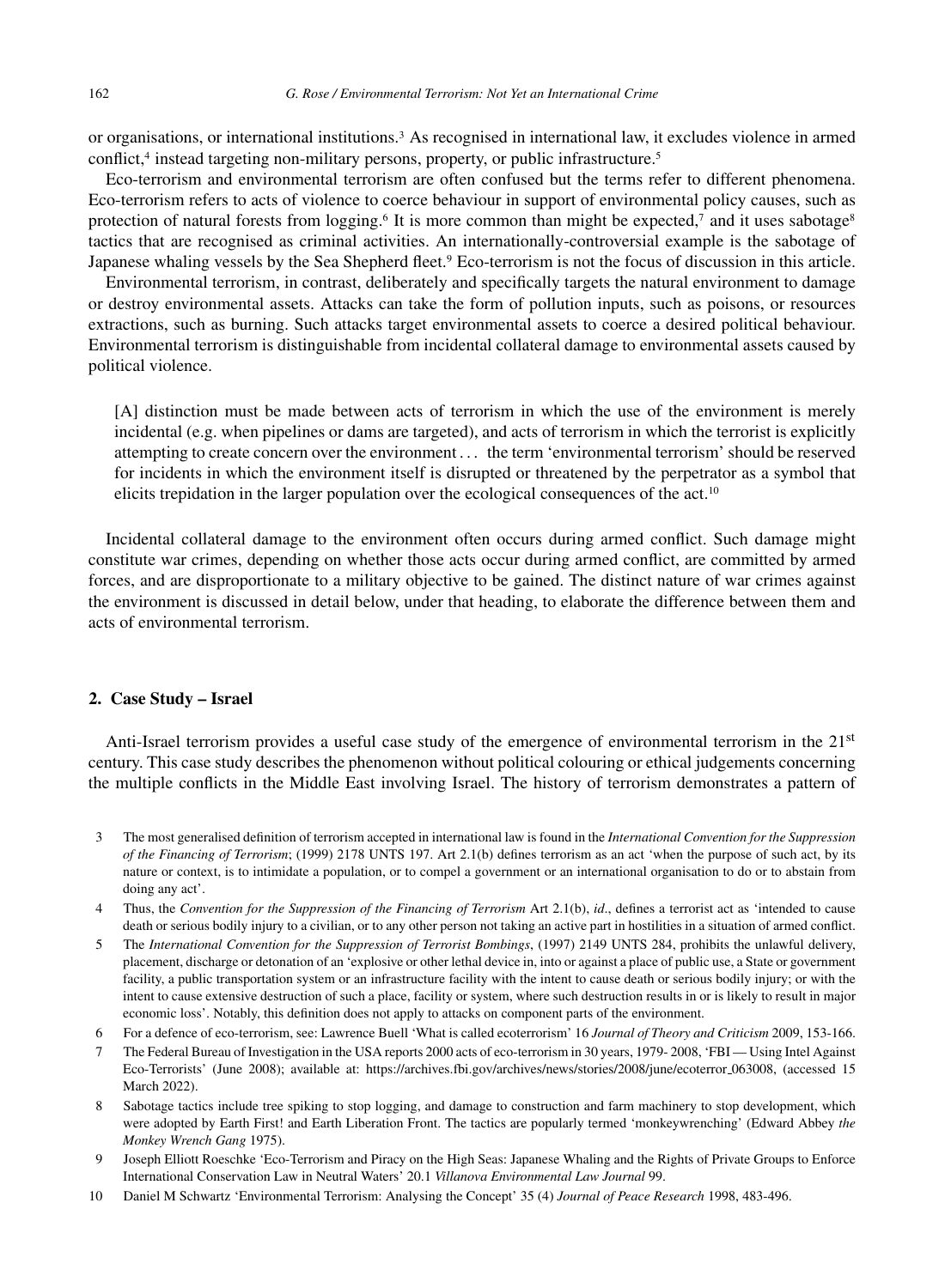tactics used in the Middle East, including tactics of aircraft and ship hijacking,<sup>11</sup> suicide bombing,<sup>12</sup> and car ramming.13 These tactical terror innovations were replicated in other places around the world and contemporary acts of environmental terrorism committed there are similarly likely to occur elsewhere.

The methods of environmental destruction of Israeli environmental resources in the case study typically take the forms of burning of forests or of pollution by discharge of effluent. Deliberate ignition of forest fires for political purposes has become common during hot dry summers. In November 2016, a wave of wildfires from the north to the south of Israel struck dozens of towns and forests and destroyed hundreds of homes. The national fire investigation report found that, of the 80 fires investigated, 71 resulted from arson.14 Although 10% were naturally occurring, 90% had been ignited by arsonists who came from areas under Palestinian Authority, apparently for purposes of political coercion against Israel's Jewish population.15 More widely known, as a result of international photographic journalism, is that incendiary devices attached to helium balloons or kites are released from Gaza, under the Hamas administration, intended to be borne inland to Israel by offshore winds. These have destroyed over 7000 hectares of forests and fields in Israel.16 On 10 July 2018, 678 fires were started this way, burning 910 hectares of woodland and 610 hectares of agricultural crops.<sup>17</sup>

Deliberate air pollution by burning of thousands of tyres at the Gaza border to carry dense toxic smoke into Israeli towns was a similar persistent feature of the Hamas 'Great Return March' campaign in 2018.18 Over 70,000 tyres have been burned also in the West Bank, for example, by the Arab village of Beita to target Jewish Evyatar with toxic air pollution carried by prevailing breezes.<sup>19</sup> Similarly, pollution in the form of untreated factory effluent and human sewage flows into the valleys of the Israeli coastal plain from Palestinian towns in the Judean Hills that decline connections to Israeli sewage treatment works for political reasons.<sup>20</sup> A similar phenomenon occurs at the Gaza-Israel border, where untreated Gaza sewage floats north causing occasional shutdown of the nearest desalination plant in Israeli waters.<sup>21</sup>

A major national environmental pollution catastrophe in February 2021 was a marine oil slick that polluted the entire Israeli Mediterranean coast. An intent to contaminate desalination plants, which currently provide most of the country's potable water, and to attack the natural environment that supports beach culture and well-being would be consistent with recent operations against Israeli fresh water supplies by means of cyber-attacks on Israel's Water Authority in 2020 and psychological campaigns to demoralise the population.22

- 11 In 1968, Popular Front for the Liberation of Palestinian operatives hijacked *El Al* flight 426. In 1988, the Palestine Liberation Organisation hijacked the *Achille Lauro* cruise liner in the Mediterranean Sea.
- 12 In 1981, in Lebanon, suicide bombings began, directed against American and French military forces, killing 362 in 1983.
- 13 Car ramming also began in Lebanon in 1981, directed against Israeli and Western forces.
- 14 Kalman Liebskind 'Report on wave of fires states that almost all were caused by arson' *Maariv* 13 January 2017; available at:<https://www.maariv.co.il/news/israel/Article-570132> (accessed 15 March 2022); citing Tafser Ran Shelef 'Fire Investigation Department report' (13 January 2017).
- 15 Gilad Zwick 'Head of Fire Investigation Department: "November Fires Terror"' *Mida* 4 April 2017; https://mida.org.il/2017/  $04/04/12$ - ראש-מחלקת-חקירות-בכיבוי-אש-השריפות-בנ $($ accessed 15 March 2022).
- 16 Michael J Armstrong 'Gaza's fire kites and balloons ignite tensions', *The Conversation* (4 July 2018), [https://theconversation.com/](https://theconversation.com/gazas-fire-kites-and-balloon-bombs-ignite-tensions-99341) gazas-fire-kites-and-balloon-bombs-ignite-tensions-99341; Taz Ali 'Israeli airstrikes in Gaza: what are incendiary balloons? How they work and when have they been used in conflicts' *inews* (16 June 2021), [https://inews.co.uk/news/world/israel-air-strikes-gaza-what](https://inews.co.uk/news/world/israel-air-strikes-gaza-what-are-incendiary-balloons-how-they-work-when-used-in-conflicts-1054947)are-incendiary-balloons-how-they-work-when-used-in-conflicts-1054947 (accessed 15 March 2022).
- 17 Tzuri Matan 'Kite balloon terrorism continues scorching Israel's land' *Ynet* (10 July 2018); available at: [https://www.ynetnews.](https://www.ynetnews.com/articles/0,7340,L-5307517,00.html) com/articles/0,7340,L-5307517,00.html (accessed 15 March 2022).
- 18 Elior Levy and Yoav Zitun 'Israel warns of ecological damage following tyre burning in Gaza border protests *Ynet* (4 April 2018); available at:<https://www.ynetnews.com/articles/0,7340,L-5220575,00.html> (accessed on 15 March 2022).
- 19 'The Beita model: Palestinian's lead 'new form of resistance' at Evyatar outpost' *Times of Israel* (25 August 2021); available at: <https://www.timesofisrael.com/the-beita-model-palestinians-lead-new-form-of-resistance-at-evyatar-outpost/> (accessed on 15 March 2022).
- 20 Aryeh Savir 'Palestinian Authority make ecological assault on Nahal Alexander' *Regavim* (4 November 2021); available at: <https://www.regavim.org/palestinian-authority-make-ecological-assault-on-nahal-alexander/> (accessed on 15 March 2022).
- 21 Fares Akram and Daniella Cheslow 'Gaza sewage poisoning Strip's residents, threatening Israel' *Times of Israel* (3 May 2016); available at:<https://www.timesofisrael.com/gaza-sewage-poisoning-strips-residents-threatening-israel/> (accessed on 15 March 2022).
- 22 Oved Lobel 'Israel and Iran: "Cyber winter is coming"' *The Strategist* 26 Jun 2020; available at: [https://www.aspistrategist.org.au/](https://www.aspistrategist.org.au/israel-and-iran-cyber-winter-is-coming/) [israel-and-iran-cyber-winter-is-coming/](https://www.aspistrategist.org.au/israel-and-iran-cyber-winter-is-coming/) (accessed 15 March 2021). A comparable attack on fresh water by the Arab League in 1964 was the Jordan River Headwater Diversion Plan, to dam and divert waters of the Hasbani and Banias rivers in the Golan Heights to prevent them from reaching the Sea of Galilee, where freshwater was drawn by Israel's National Water Carrier.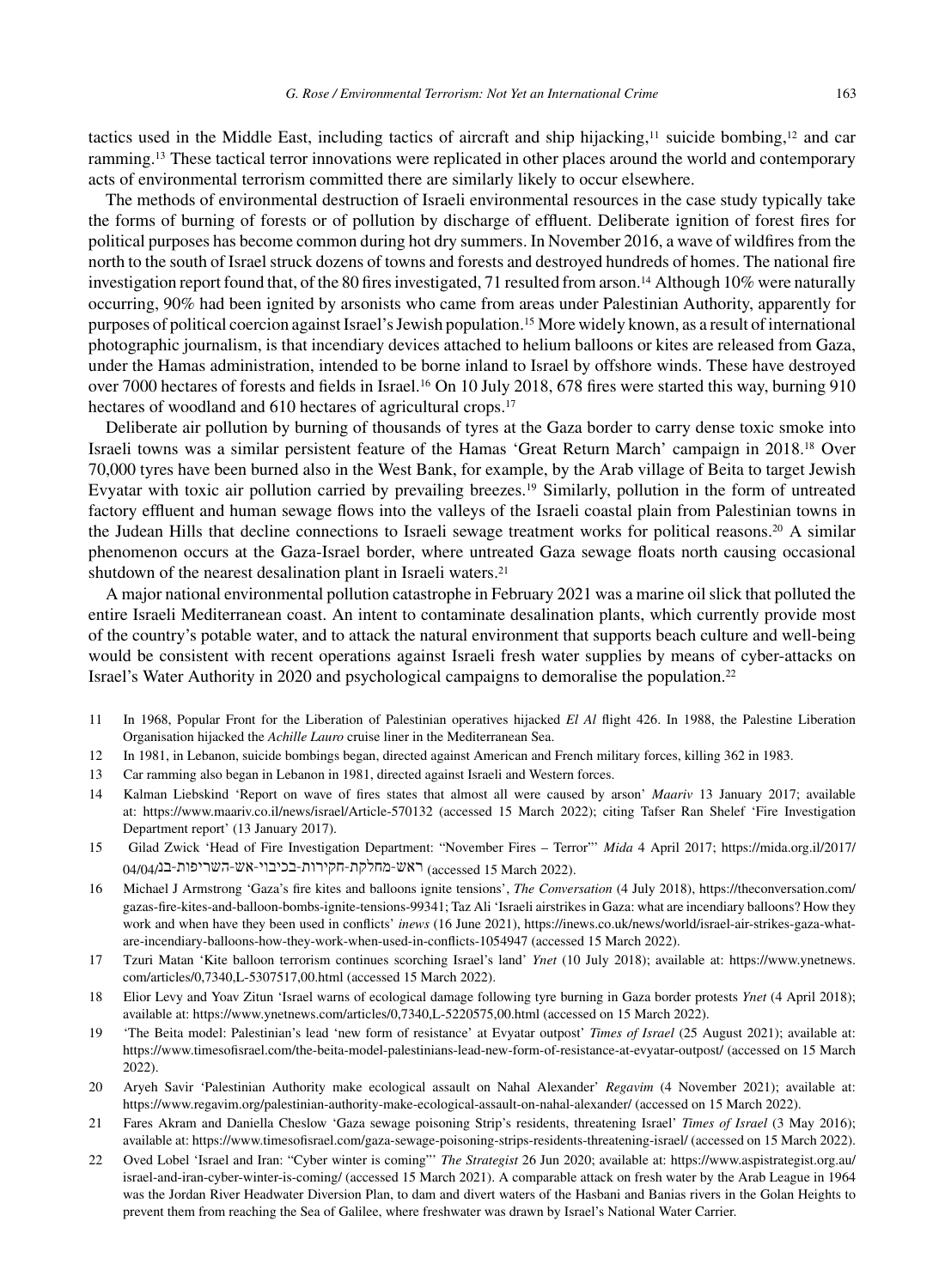The suspect vessel in that case was identified as the *Emerald*, a crude oil tanker built in 2002 with 112,679 deadweight tons carrying capacity and with International Maritime Organisation (IMO) registration number 9231224. On 1 February, the *Emerald* transited the Suez Canal and proceeded north through Israeli waters towards Syria where it met with another vessel, the *Lotus*, to which it transferred its cargo at sea, ship-to-ship, on 14 February.23 Prior, on 2 February, the *Emerald* discharged some of its crude oil cargo into Israeli waters 50 km from the coast. Over 1,200 tons of tar washed onto Israeli beaches,<sup>24</sup> about 1% of the cargo, being perhaps a tenth of the full discharge. The *Emerald* continued travelling for nearly two weeks without suffering accident or other incident, suggesting that the large oil discharge was not accidental. The inshore location of the crude oil discharge, 50 km from the coast, amidst currents of predictable direction and speed, suggested intention to pollute the coast.

The *Emerald*, previously named the *Ebn Batuta*, is said to have been purchased by an Iranian individual in December 2020 from Libya's General National Maritime Transport Company.25 According to *Lloyd*'*s List Maritime Intelligence*, the *Emerald* was bought at that time by a one-ship shell company called Emerald Marine located in Majuro, Marshall Islands.<sup>26</sup> The owners of Emerald Marine were traced to Oryx Shipping Ltd, a company based in Piraeus that is owned by the Malah family, in Syria.27 However, according to Lloyd's, the likely beneficial owner through the Malah family is in fact Iranian, as indicated by the source of the vessel's protection and indemnity insurance, which is the Islamic P&I Club, based in the United Arab Emirates, which is 'solely used by Iranian shipowners that cannot find cover elsewhere' as a result of international sanctions.

In January 2021, the month after purchase by Emerald Marine, the *Emerald* docked at the oil terminal on Kharg Island, Iran, loading with a cargo of 90,000 tons of Iranian crude oil.28 Chemical analysis of the oil on Israel's beaches indicated that it was Iranian oil. On its northward voyage along the eastern Mediterranean coast, the *Emerald* sailed far closer to the Israeli coast, as indicated by satellite images of the oil discharge, than on its return voyage, as indicated by its tracking of its Automated Identification System (AIS).29 Also on its northward voyage in Israeli waters, the *Emerald* 'travelled dark', meaning that it had illegally switched the AIS off, to avoid being tracked.<sup>30</sup> Thus, any possible attribution of the oil discharge to the Iranian government was cloaked by covert travel and layers of corporate veils.31

- 26 Ibid.
- 27 An Indian ship management company called Frontline manages most of Oryx's purported fleet of Supramax and cargo vessels; ibid. See also: 'Israel says tanker suspected of oil spill off coast has Syrian owners' 14 March 2021; available at: <https://www.timesofisrael.com/israel-says-tanker-suspected-of-oil-spill-off-coast-has-syrian-owners/> (accessed 15 March 2022).

- 29 Richard Meade, Michelle Weise Brockmann and Nigel Lowry, n. 25.
- 30 Michael Forsyth and Ronan Bergman 'To Invade Sanctions on Iran, Ships Vanish in Plain Sight' *The New York Times* 2 July 2019; available at:<https://www.nytimes.com/2019/07/02/world/middleeast/china-oil-iran-sanctions.html> (accessed on 15 March 2022).
- 31 Alex Yacoubian 'Iran's tankers and its smuggling tactics' in *The Iran Primer*, 2 October 2019, United States Institute of Peace; available at:<https://iranprimer.usip.org/blog/2019/oct/02/irans-tankers-and-its-smuggling-tactics> (accessed 15 March 2022). USA Department of the Treasury, Department of State, United States Coast Guard 'Guidance to Address Illicit Shipping and Sanctions Evasion Practices' 14 May 2020; *Sanctions Advisory for the Maritime Industry, Energy and Metals Sectors, and Related Communities*; available at: [https://home.treasury.gov/system/files/126/05142020](https://home.treasury.gov/system/files/126/05142020_global_advisory_v1.pdf) global advisory v1.pdf (accessed on 15 March 2022).

<sup>23 &#</sup>x27;Investigation of the EMERALD (9231224)' *TankerTrackers* 4 March 2021; available at: [https://tankertrackers.com/news/discoveries/](https://tankertrackers.com/news/discoveries/investigation-of-the-emerald-9231224-tanker) investigation-of-the-emerald-9231224-tanker (accessed on 15 March 2022).

<sup>24 &#</sup>x27;Over 70 tons of tar cleaned from Israel's beaches since oil spill' *Jerusalem Post* (24 February 201) ; available at: [https://www.jpost.](https://www.jpost.com/breaking-news/over-70-tons-of-tar-cleaned-from-israels-beaches-since-oil-spill-660062) com/breaking-news/over-70-tons-of-tar-cleaned-from-israels-beaches-since-oil-spill-660062 (accessed on 15 March 2022); Karin Kloosterman 'Iran Accused of Eco-Terrorism As Oil Coats the Mediterranean Seashore' *Green Prophet* 4 March 2021; available at:<https://www.greenprophet.com/2021/03/iran-accused-of-eco-terrorism-as-bitumen-coats-the-mediterranean-sea/> (accessed on 15 March 2022).

<sup>25</sup> Richard Meade, Michelle Weise Brockmann and Nigel Lowry 'Iran tanker oil spill in Israeli water is 'deliberate" *Lloyd's List Maritime Intelligence* 4 March 2021; available at: [https://lloydslist.maritimeintelligence.informa.com/LL1136016/Iran-tanker-oil](https://lloydslist.maritimeintelligence.informa.com/LL1136016/Iran-tanker-oil-spill-in-Israeli-waters-deliberate)spill-in-Israeli-waters-deliberate (accessed on 15 March 2022).

<sup>28</sup> *TankerTrackers*, n 23.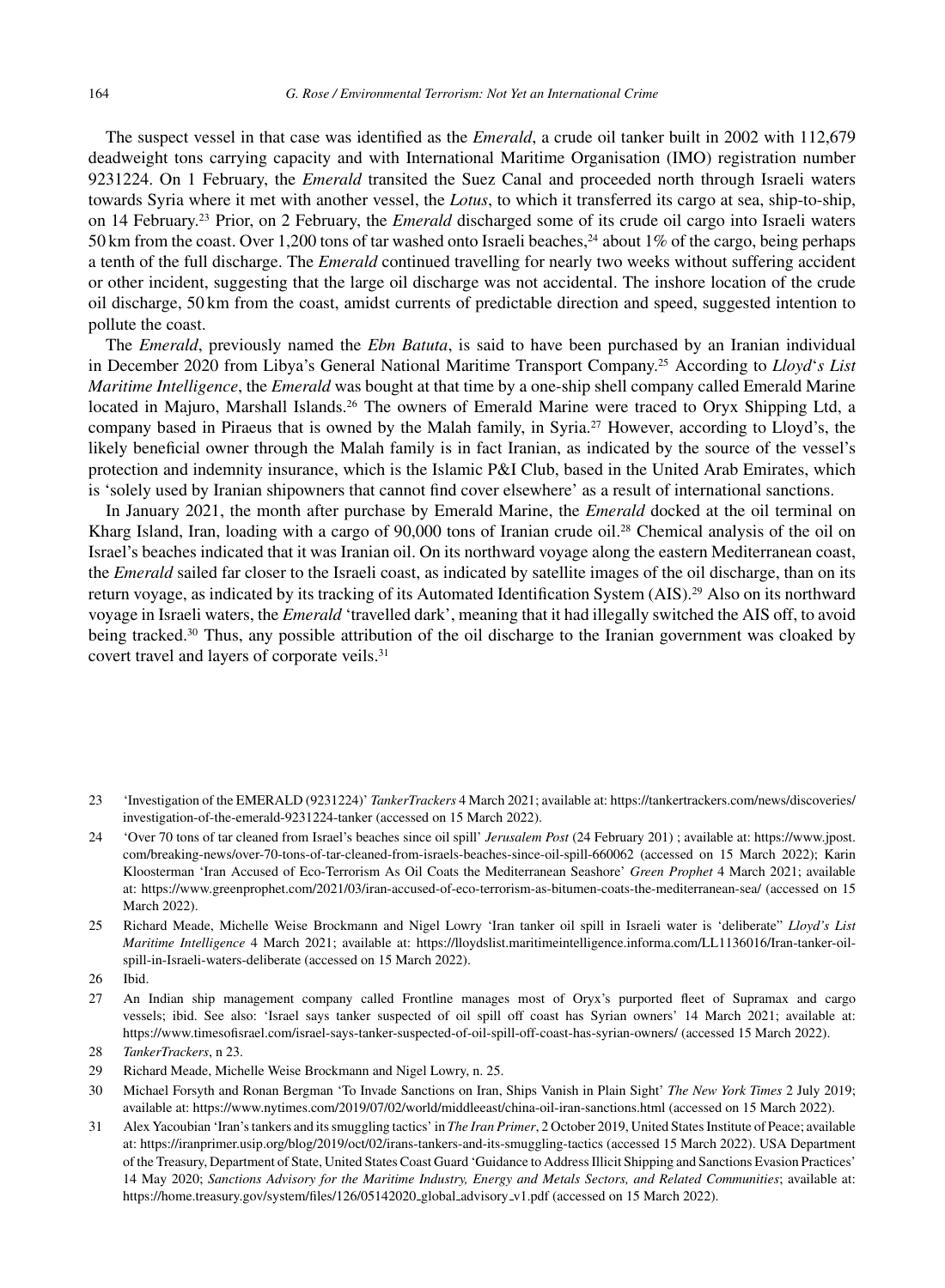Iran and Israel are engaged in pattern of 'grey zone' hostile operations or skirmishes, below overt armed conflict.<sup>32</sup> A publicly articulated national policy of Iranian authorities is destruction of Israel as a polity.<sup>33</sup> However, as Iran and Israel are not in an overt international armed conflict, the crude oil discharge was not part of war hostilities. Further, due to its corporate veils, the oil discharge could be attributed directly only to private actors. Thus, the discharge cannot be categorised as a war crime but perhaps as terrorism.

Environmental terrorism by means of catastrophic crude oil pollution is suspected in this case but unproved beyond a reasonable doubt. There is strong circumstantial evidence of deliberate discharge and of intended pollution damage for political purposes, including the precision of the distribution of the slick across the entire Israeli coast $34$  and the catastrophic scale of the event and its consistency with related attacks. This matched with the catastrophic scale of the event warrant its inclusion as an example of contemporary environmental terrorism.

#### **3. Criminal Responsibility for Environmental Terror**

International law does not provide effective procedures to deliver criminal culpability for transnational environmental crimes. Nor do international laws provide substantive culpability for environmental terrorism or 'grey zone' hostile operations against the environment. As acts of terrorism directed against elements of the natural environment emerge, it is concerning that frameworks for international legal cooperation to suppress environmental terrorism are so entirely lacking.

Currently, the suite of global conventions to suppress terrorist acts are designed to address violence directed against people or certain objects, being aviation and shipping, diplomats and public infrastructure.<sup>35</sup> They aim to suppress murder, injury, kidnapping and bombings but do not address harm directed specifically against the natural environment. For example, the *Convention for the Suppression of Unlawful Acts against the Safety of Maritime Navigation*<sup>36</sup> has the objective of protection of ships from attack rather than addressing environmental attacks by ships. Even the most general and widely applicable global counterterrorism treaty does not encompass harm to the natural environment.<sup>37</sup> Indeed, counterterrorism treaties neglect altogether acts of terrorism directed against the highly vulnerable natural environment.

This grave shortcoming should be addressed. A treaty for suppression of acts of environmental terrorism might be formulated using as its basis the commonly used model in United Nations treaties for the suppression of terrorist acts. Thus, it would define acts of environmental terrorism, require that such acts be criminalised under the national laws of the parties to the treaty, specify the scope of parties' national criminal jurisdiction

- 32 John Schauss and Lindsey Sheppard 'Case Study Israel's Competition with Iran: 1991-2015' *Gray Zone Project* 13 August 2019, Centre for Strategic and International Studies; available at:<https://www.csis.org/grayzone> (accessed on 15 March 2022). In relation to grey zone warfare more generally, see: Michael Mazarr *Mastering the Gray Zone: Understanding a changing era of conflict* 2015 United States Army War College Press; available at:<https://publications.armywarcollege.edu/pubs/2372.pdf> (accessed on 15 March 2022).
- 33 Amir Vahdat and Jon Gambrell 'Iran leader says Israel a 'cancerous tumour' to be destroyed' *Associated Press* 23 May 2020; available at:<https://apnews.com/article/a033042303545d9ef783a95222d51b83> (accessed on 15 March 2022).
- 34 The oil slick reached shore at the most southern point of the Israel coast, just north of Gaza, and extended northward just beyond the border with Lebanon. Al Jazeera 'Lebanon begins cleaning beaches after oil spill' (27 February 2021); available at: <https://www.aljazeera.com/news/2021/2/27/lebanon-begins-cleaning-beaches-after-oil-spill> (accessed on 15 March 2022).
- 35 Aviation: *Convention on Offences and Certain Other Acts Committed on Board Aircraft* (1963), *Convention for the Suppression of Unlawful Seizure of Aircraft* (1970), *Convention for the Suppression of Unlawful Acts against the Safety of Civil Aviation* (1971), *Protocol on the Suppression of Unlawful Acts of Violence at Airports Serving International Civil Aviation* (1988). Maritime:*Convention for the Suppression of Unlawful Acts against the Safety of Maritime Navigation* (1988), *Protocol for the Suppression of Unlawful Acts against the Safety of Fixed Platforms Located on the Continental Shelf* (1988). Hostages: *Convention on the Prevention and Punishment of Crimes against Internationally Protected Persons, including Diplomatic Agents* (1973), *International Convention against the Taking of Hostages* (1979). Explosives: *Convention on the Physical Protection of Nuclear Material* 1980, *Convention on the Marking of Plastic Explosives for the Purpose of Detection* (1991), *International Convention for the Suppression of Terrorist Bombings* (1997). Financing: *International Convention for the Suppression of the Financing of Terrorism* (1999).
- 36 *Convention for the Suppression of Unlawful Acts against the Safety of Maritime Navigation* (1988) 1678 UNTS 201.
- 37 The *Convention for the Suppression of Financing of Terrorist Acts*, n 3, Art.2(1)(b) covers merely 'Any other act intended to cause death or serious bodily injury to a civilian, or to any other person . . . , when the purpose of such act, by its nature or context, is to intimidate a population, or to compel a government or an international organization to do or to abstain from doing any act.'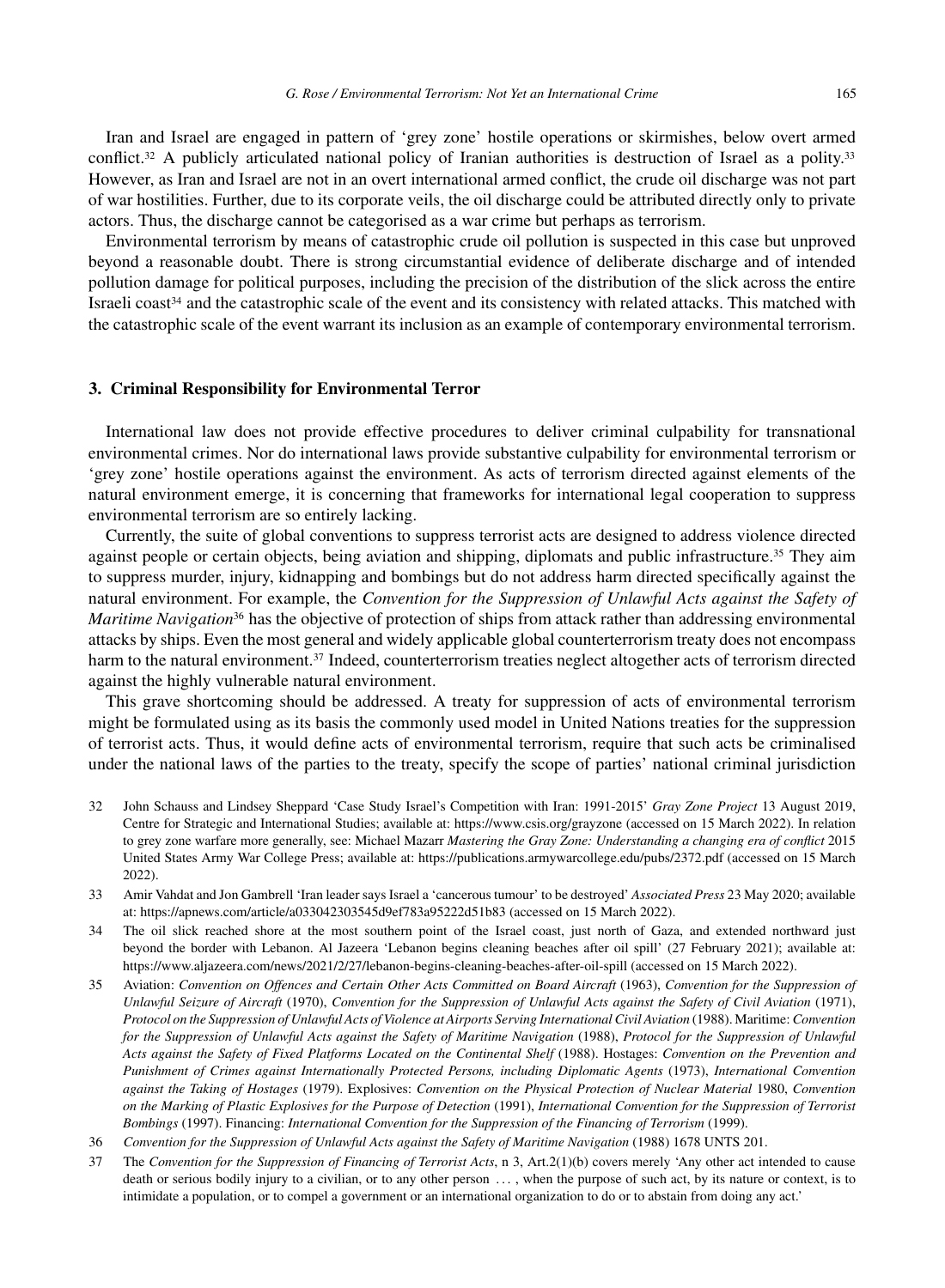over environmental terrorism acts, require that the parties enforce criminal laws against persons under their jurisdiction, and require that the parties also cooperate to assist each other with law enforcement against offences under the treaty. The following section of this article undertakes a preliminary study of considerations in the formulation of a treaty to suppress environmental terrorism, drawing upon existing counterterrorism treaties such as the *Convention for the Suppression of Unlawful Acts against the Safety of Maritime Navigation*.

#### **4. A New Treaty to Suppress Environmental Terrorism?**

The first step in formulating the new treaty is to define acts of environmental terrorism. This involves defining the components of the environment, and which acts against it are considered harmful, and distinguishing ordinary criminal acts from those acts which are terrorist acts. The major environmental vulnerability is that of the natural biosphere, comprised of biodiversity and its habitats on land, in oceans and waters, in the air, and its supporting processes and systems. There are broader definitions of the environment, but the primary concern and essential focus remains on protection.38

Acts harmful to the environment to be considered for inclusion as acts of environmental terrorism could be qualified as those that cause 'significant' damage, degradation or destruction. 'Significant' harmfulness can be defined by national courts in accordance with national environmental social and legal circumstances.<sup>39</sup> In addition, acts that deliberately attempt, conspire, support or finance environmental terrorism would ordinarily be included within the category of defined acts.

The element of political motive is an essential factor that distinguishes ordinary criminal acts from those acts which are terrorist acts. Most ordinary and deliberately caused environmental harms are driven by motives of personal gain in material form. These are to increase profits or convenience, or to avoid environmental stewardship costs. For example, dumping of building wastes in public nature reserves, discharges of factory effluents into public waters, hunting of protected wildlife, and destructive harvesting of marine living resources are harms inflicted to increase personal gain.

In contrast, terrorist acts are committed for political coercive effects, which are public political purposes. Political coercion is what makes terrorism distinctive and threatening to public safety, as it seeks to subvert democratic processes, dominate a political body, or undermine a social order. Inevitably, within an individual psyche, private motives mix with public purposes, but a political intent is essential. The United Nations counterterrorism conventions explicitly recognise the public political purpose of terrorist acts.40

A common feature of the counterterrorism conventions is that they carve out for exclusion from their scope certain specified circumstances not intended to be encompassed. As war crimes are a separate class of international offences in circumstances of armed conflict already proscribed under other treaties, customs and mechanisms of international law, they should not be conflated with terrorism. Accordingly, a distinction is made in counterterrorism treaties to confine their scope to attack directed against 'a civilian, or to any other person not taking an active part in hostilities in a situation of armed conflict'.41 Similarly, it would be appropriate to explicitly exclude war crimes against the environment from the scope of an environmental terrorism treaty.

Further, acts of State protected by immunities from foreign national jurisdiction under international law could be explicitly excluded. The reason for exclusion would be that, if immunities apply, then the culpable State acts are not clearly susceptible to criminal jurisdiction in another country's national courts. Nevertheless, the application of immunity is complex in circumstances of international crimes and this matter could be left to the

<sup>38</sup> A broader and more abstract scope for the treaty might provide that, for its purposes, 'the natural environment' means all that exists naturally, including the 'dynamics, composition or structure of the earth, including its biota, lithosphere, hydrosphere and atmosphere, or of outer space'. This definition is set out in the *Convention on the Prohibition of Military or Any Other Hostile Use of Environmental Modification Techniques* **(1976) 1108 UNTS 151,** Art. 2.

<sup>39 &#</sup>x27;War crimes define the threshold of harm as severe, or widespread, or long-term damage', see, STOP Ecocide Foundation Independent expert panel for the legal definition of ecocide: commentary and context (2021), Art. 8ter 'Ecocide'.

<sup>40</sup> E.g., *International Convention for the Suppression of the Financing of Terrorism*, n. 3.

<sup>41</sup> Ibid, Art 2.1(b).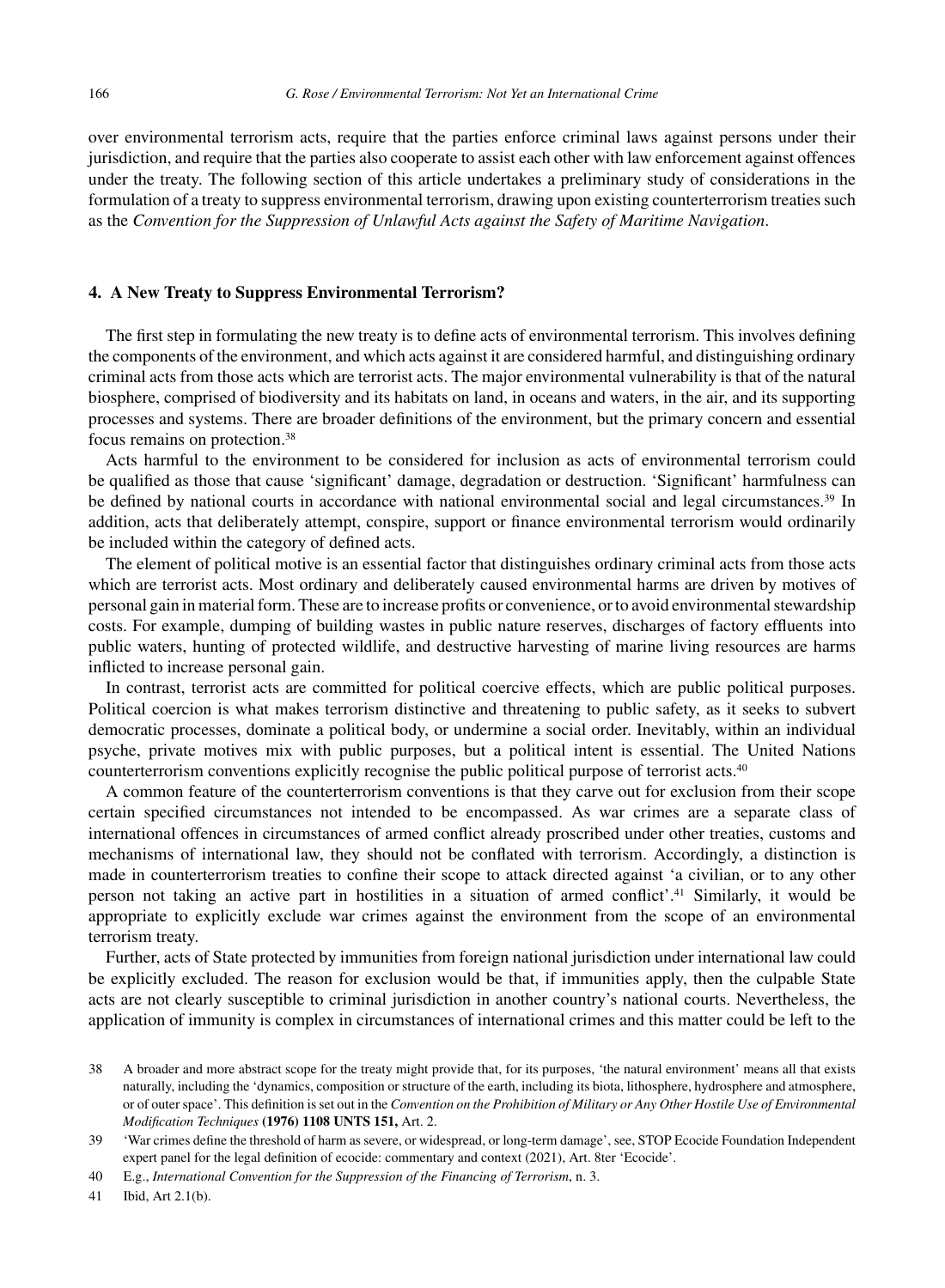ordinary operation of the international law in national courts.42 States perpetrating environmental terror could instead be liable under the doctrine of State responsibility or individuals could be held culpable in international criminal courts if the environmental terror met the circumstances and reached the threshold of 'crimes against humanity'.43

In accordance with the specifications and exclusions described above, a treaty for suppression of acts of environmental terrorism might define acts of environmental terrorism as:

Acts that cause any significant degradation or destruction of the environment when the purpose of such act, by its nature or context, is to intimidate a population, or to compel a government or an international organization to do or to abstain from doing any act.

This treaty does not apply to hostile acts conducted during armed conflict.

The second step necessary to formulate a treaty to suppress environmental terrorism is to require that the defined acts of terror against the environment be defined as offences. It is unnecessary that an environmentally harmful act be previously proscribed as illegal for it to be included within the category of terrorist acts, as the treaty itself requires that those acts be proscribed under the national laws of the parties to the treaty as offences. Thus, the treaty might provide that:

Any person commits an offence if that person intentionally commits an act of environmental terrorism, defined above.

A person also commits an offence if that person attempts to commit an act of environmental terrorism, abets the commission of environmental terrorism, is an accomplice thereto, finances or supports environmental terrorism, or threatens to commit an act of environmental terrorism.

Third, counterterrorism treaties require that their parties enact and enforce criminal laws against persons under their jurisdiction who are reasonably suspected of committing the defined terrorist acts. Thus, an environmental counterterrorism treaty would, in a standard formulation, require that:

Parties shall enact laws to criminalise the offences defined under this treaty within their national laws.

Party shall make the offences proscribed under this treaty punishable by appropriately severe penalties that correspond to the grave nature of those offences.

Parties shall take measures necessary to establish an exercise criminal jurisdiction over the offences proscribed under this treaty, in cases where the alleged offender is present in its jurisdiction and it does not extradite that person to another state that has jurisdiction over the offender and the offence.

Fourth, an environmental counterterrorism treaty must specify the scope of parties' national criminal jurisdiction over the proscribed acts. The geographic scope of the exercise of national criminal jurisdiction varies across different legal systems, but counterterrorism treaties allow for maximal exercise of jurisdiction. Criminal jurisdiction is exercisable by every State extends throughout its national territory, as well as over vessels under the State flag and through waters under categories of national maritime jurisdiction. Most States also extend criminal jurisdiction extraterritorially, over their own citizens and residents wherever in the world they are located, although only for specified crimes and in limited circumstances. Thus, an environmental counterterrorism treaty could specify the scope of parties' national criminal jurisdiction as extending across the following circumstances:

Each party shall take measures necessary to establish its jurisdiction over offences under this treaty throughout its territory and marine jurisdiction, upon all vessels wherever located flying its flag or registered with it, and by its own citizens and habitual residents wherever located, in accordance with its national legal system. This treaty does not exclude any criminal jurisdiction exercisable in accordance with a party's national law or international law.

42 James Crawford *Brownlie's Principles of Public International Law* (9th ed.) (Oxford University Press 2019) 484-5.

<sup>43</sup> Individual State representatives are not immune in the International Criminal Court (ICC), see: 'Jordan Referral re Al-Bashir' in *Prosecutor v. Omar Hassan Ahmad Al-Bashir*, No. ICC-02/05-01/09 OA2 (ICC Appeals Chamber, 6 May 2019). For a critique of this ICC exception, see: Christa-Gaye Kerr, 'Sovereign Immunity, the AU, and the ICC: Legitimacy Undermined', 41 *Michigan Journal of International Law* (2020) 195.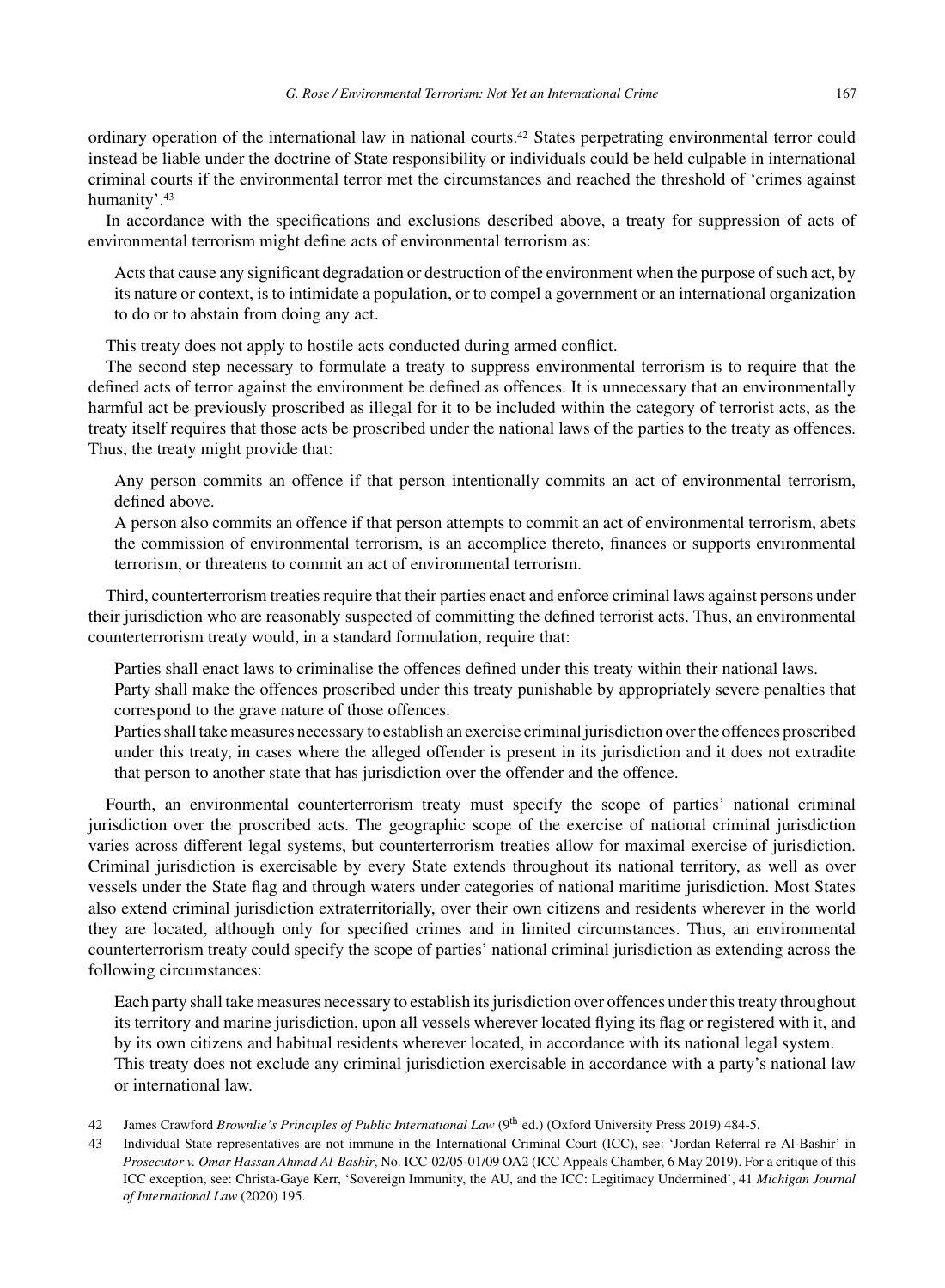The foregoing steps harmonise national criminal laws concerning environmental terrorism through a treaty mechanism. Harmonisation of national laws establishes common understandings between States of the basic elements of crimes, which is a pre-requisite to international law enforcement cooperation. The mechanisms of law enforcement cooperation are a separate step that follows upon harmonisation of laws.

United Nations counterterrorism treaties do therefore require that their parties assist each other through law enforcement cooperation. Essential formal features of law enforcement cooperation are arrests and extraditions, and mutual legal assistance in prosecutions. These formal law enforcement cooperation activities are supported informally by criminal intelligence sharing, whether bilaterally or through intergovernmental organisations, such as Interpol. Mutual legal assistance takes many forms, including collection and provision of witness statements, visual pictures, samples and documentation, as well as official certification of documents and evidence so that the evidence gathered can be relied upon in foreign court procedures. Thus, an environmental counterterrorism terrorism treaty might provide that:

Upon request by another State for extradition of an alleged offender present within its jurisdiction, and upon being satisfied that the circumstances so warrant, a party shall take into custody an alleged offender or take other measures under its laws to enable extradition proceedings to be instituted.

In the absence of any extradition treaty provisions applicable between them, this treaty shall serve as legal basis for extradition proceedings in accordance with international legal standards.

Upon request by another State for legal assistance in investigation and prosecution of an alleged offender for commission of an act of environmental terrorism under this treaty, the requested party shall take all necessary measures to assist the requesting party enable its criminal proceedings.

The foregoing suggested model of provisions for an environmental terrorism treaty are merely an outline of rudimentary provisions for consideration. More research and extensive consultation is required to formulate and to refine provisions proposed for a new treaty for suppression of terrorist acts against the environment. An international research initiative would be useful to address that challenge.

#### **5. War Crimes or Terrorism against the Environment?**

Acts of environmental terrorism are legally distinct from war crimes. War crimes occur during armed conflict and are committed by armed forces or their auxiliaries. For example, in January 1991 during the Gulf War between Iraq and Kuwaiti allies, Iraqi forces caused two deliberate spills and detonated an estimated 1,250 Kuwaiti oil wells of which nearly 600 were engulfed in flames, thereby spilling three million barrels of crude oil into the Persian Gulf.<sup>44</sup> This sabotage of Kuwaiti oil wells was deliberately inflicted environmental harm unnecessary to legitimate military goals.<sup>45</sup> In contrast, terrorism is not directly attributable to State armed forces or agencies and occurs outside the context of international armed conflict.

In 1991, there was no international judicial procedure to prosecute Iraqi armed forces war crimes. Since that time, a series of temporary international criminal tribunals were established, specific to sub-regional situations, and a permanent International Criminal Court (ICC) with broad general and global jurisdiction has been established.46 Thus, international laws and judicial processes are in place to address environmental war crimes, as follows.

Article 8(2) (b(iv) of the *Rome Statute of the International Criminal Court* (*Rome Statute*) defines as a war crime:

Intentionally launching an attack in the knowledge that such attack will cause incidental loss of life or injury to civilians or damage to civilian objects or widespread, long-term and severe damage to the natural

<sup>44</sup> For a description of the ignition of the oil wells and their aftermath, see: Jessica E Seacor 'Environmental Terrorism Lessons from the Oil Fires of Kuwait' 10.1 *American University International Law Review* (1994) 481. (Although the title refers to terrorism, its content addresses war crimes.)

<sup>45</sup> Bernard H. Oxman 'Environmental Warfare', 22 *Ocean Development and International Law* (1991) 433-437.

<sup>46</sup> ICC; available at:<https://www.icc-cpi.int/> (accessed on 15 March 2022).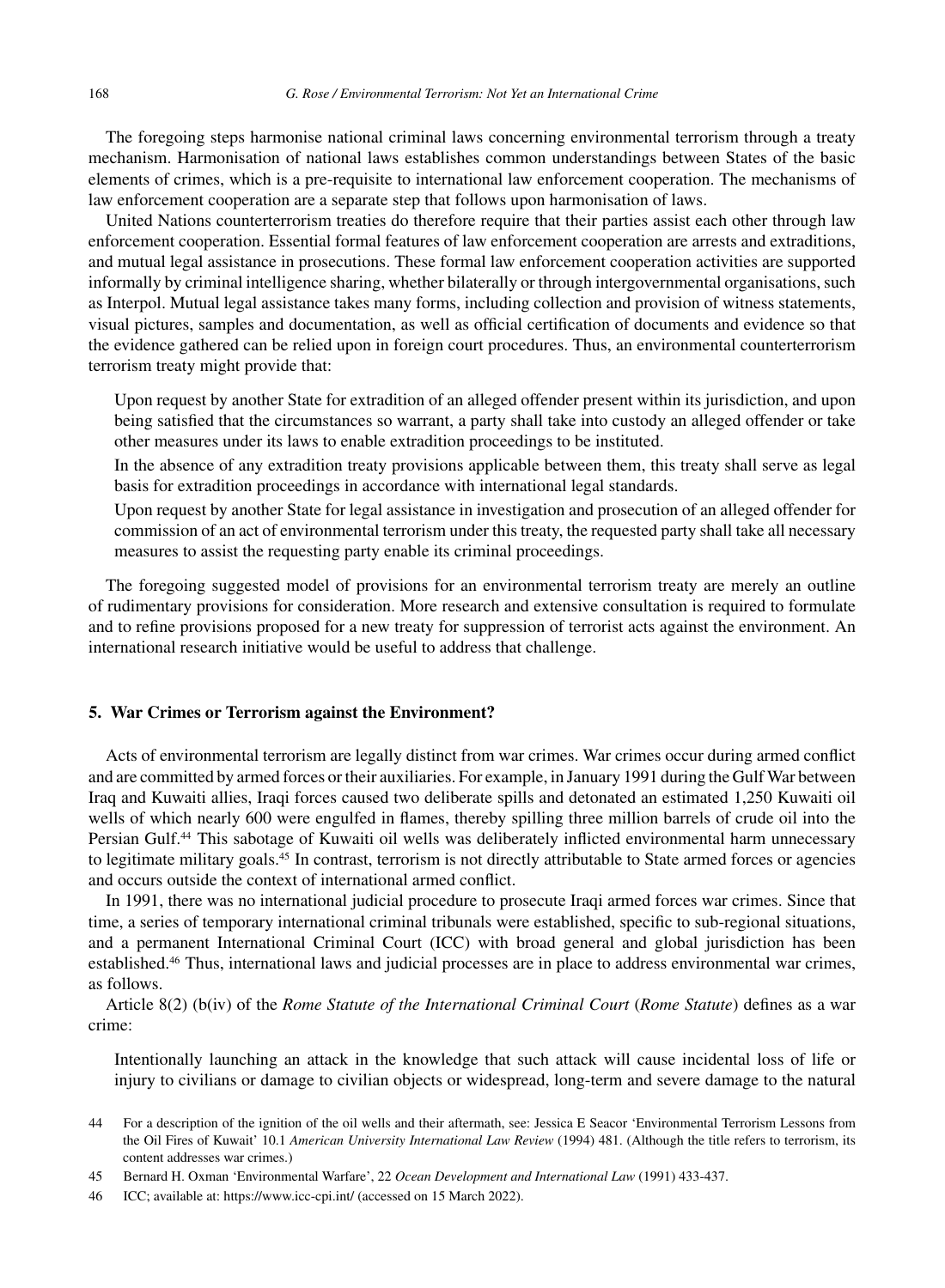environment which would be clearly excessive in relation to the concrete and direct overall military advantage anticipated.47

The *Rome Statute* is complemented by elaborations set out in the *Elements of Crimes* adopted by its Assembly of States Parties.48 The *Elements of Crimes* for Article 8(2)b(iv) specify that the 'conduct took place in the context of and was associated with an international armed conflict' and that the 'perpetrator was aware of factual circumstances that established the existence of an armed conflict.49 Further, the attack was such that and the 'perpetrator knew that the attack would cause' the clearly excessive destruction.50 Other provisions of the *Rome State* that could be taken to apply to war crimes against the environment include 'extensive destruction and appropriation of property, not justified by military necessity and carried out unlawfully and wantonly'51 and 'intentionally directing attacks against civilian objects, that is, objects which are not military objectives'.52 These provisions apply in situations of armed conflict, both international and non-international.

Decades prior to the establishment of the ICC, the 'principle of proportionality' in international armed conflict prohibited attacks 'which may be expected to cause incidental loss of civilian life, injury to civilians, damage to civilian objects, or a combination thereof, which would be *excessive in relation to the concrete and direct military advantage* anticipated'.53 This principle of proportionality prohibits attacks that would cause disproportionate harm to the environment,<sup>54</sup> requiring belligerent forces in international armed conflicts to make assessments and take preventative precautions.<sup>55</sup>

Questions arise in non-international armed conflicts, however, such as those involving internal or transnational rebel forces, as to the applicability of the principle of proportionality and of environmental safeguards. They are not specified in Article 3 on non-international armed conflicts, which is a provision common to the four 1949 Geneva Conventions,56 nor in the second Additional Protocol to the Geneva Conventions.57 Nevertheless, proportionality is argued to form customary international humanitarian law with universal applicability to non-State actors.58 Thus, war crimes committed against the environment are prohibited in international armed conflict and any tribunal prosecuting a perpetrator alleged to have caused disproportionate and excessive environmental damage in a non-international armed conflict is likely also to consider that such conduct is prohibited.

A novel crime of 'ecocide' is proposed by some legal scholars for incorporation in the *Rome Statute*, as a unique international crime distinct from Article 7 War Crimes and Article 8 Crimes Against Humanity.<sup>59</sup> If adopted, this proposal would give the ICC a new jurisdiction over

- 47 *Rome Statute of the International Criminal Court* (1998) 2187 UNTS 91, Art 8(2)b(iv), using phrasing drawn from the *Environmental Modification Convention*, n. 38.
- 48 ICC *Elements of Crimes*; available at:<https://www.icc-cpi.int/Publications/Elements-of-Crimes.pdf> (accessed on 15 March 2022).
- 49 ICC *Elements of Crimes* Article 8(2)b(iv) Elements 4 and 5.
- 50 ICC *Elements of Crimes* Article 8(2)b(iv) Elements 2 and 3.

- 52 *Rome Statute*, n. 47, Art. 8 (2)(b)(ii). In this situation, the environment might be considered as a civilian object; see: ICRC ibid 17-19.
- 53 *Protocol Additional to the Geneva Conventions of 12 August 1949, and relating to the protection of victims of international armed conflicts* ('*Additional Protocol I*') (1977) 1125 UNTS 1, Art. 51(5)(b). Article 54 prohibits the destruction of 'objects indispensable to the survival of the civilian population'.
- 54 ICRC, n. 51, 53.
- 55 *Additional Protocol I*, n. 53, Art. 57.
- 56 Common Article 3 provides that parties to the Geneva Conventions are not to harm persons taking no active part in the hostilities and are to care for the wounded and sick.
- 57 *Protocol additional to the Geneva Conventions of 12 August 1949, and relating to the protection of victims of non-international armed conflicts* ('*Additional Protocol II*') (1977) 1125 UNTS 609, Art. 14 prohibits only the destruction of 'objects indispensable to the survival of the civilian population'.
- 58 ICRC n 51, 19; Jean-Marie Henkaerts and Louise Doswald-Beck (ed.s) *ICRC Study on Customary International Humanitarian Law* Vol 1, (2009 Cambridge University Press) Rule 43, p 143.
- 59 STOP Ecocide Foundation *Independent expert panel for the legal definition of ecocide: commentary and context* (2021), Art. 8*ter* 'Ecocide'; available at:<https://www.stopecocide.earth/> (accessed 15 March 2022).

<sup>51</sup> *Rome Statute*, n 47, Art. 8 (2)(a)(iv). In this situation, the environment might be considered as property; see International Committee of the Red Cross ('ICRC') *Guidelines on the Protection of the Natural Environment in Armed Conflict* (2020) 172.